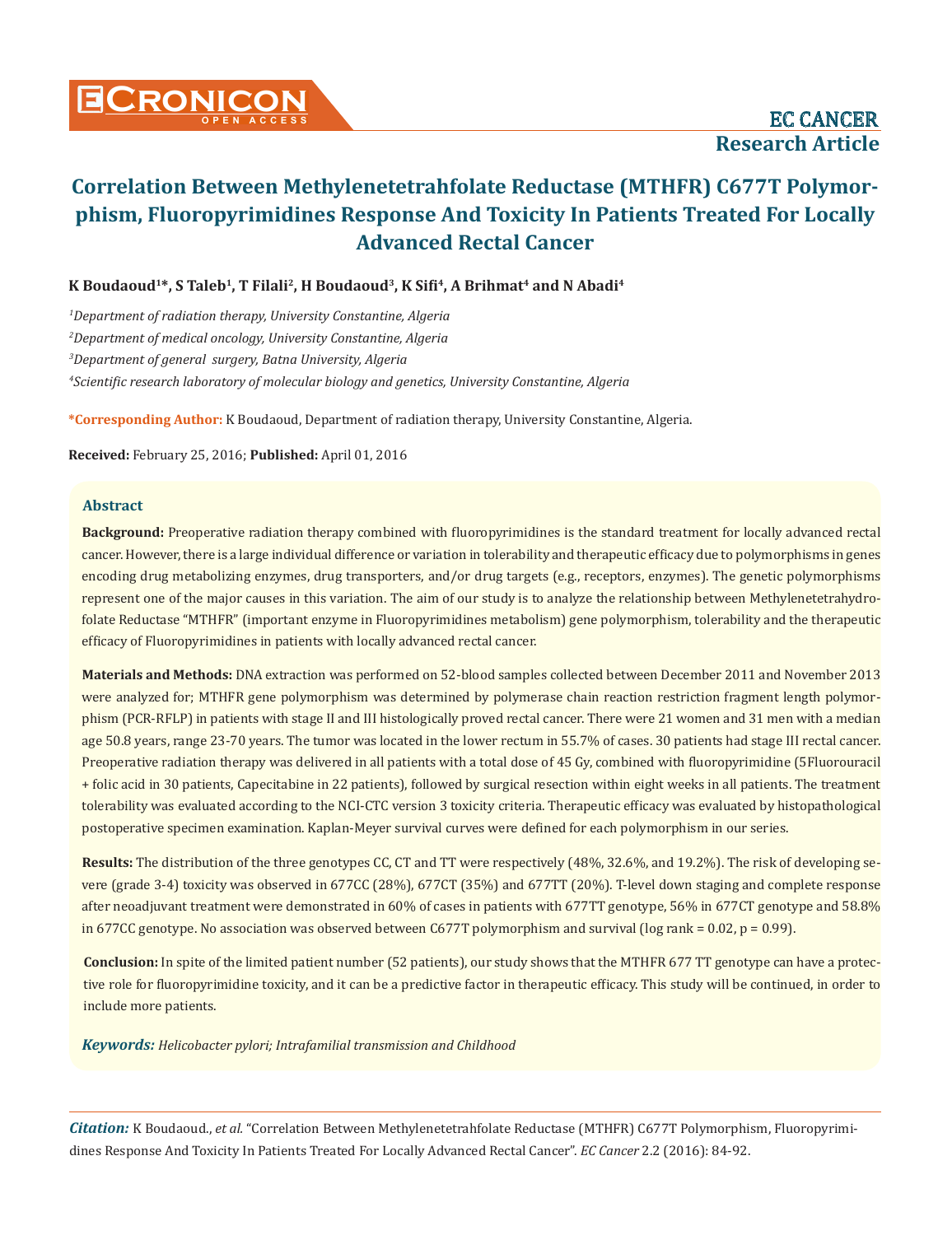#### **Introduction**

Combined preoperative fluoropyrimidines (5Fluorouracil, Capecitabine) and radiation therapy is the standard treatment for locally advanced rectal cancer. Pathologic downstaging (DS) or a pathologic complete response (pCR) after preoperative chemoradiation has been correlated with improved survival, decreased recurrence and a higher rate of sphincter-preserving surgeries [1-7]. However, there is a large individual difference or variation in tolerability and therapeutic efficacy. The genetic polymorphisms represent one of the major causes in this variation [1,8-10]. Factors that cause variations in drug response are multifold and complex. At molecular level, genetic variability of drug metabolizing enzymes has long been recognized as a factor in therapeutic response and drug toxicity [11- 13]. Identifying pharmacogenomics factors in drug tolerability and response would develop treatment tailored to each patient [14-17]. Several studies have investigated the impact of genetic polymorphism in enzymes involved in folate and fluoropyrimidines metabolism. Thymidylate synthase (TS), the target enzyme of 5-fluorouracil (5-FU), dihydropyrimidine dehydrogenase (DPD), the main player of 5-FU catabolism in the liver and methylenetetrahydrofolate reductase (MTHFR), directly linked to the TS reaction. Two polymorphisms of MTHFR have been reported to determine enzyme activity: MTHFR-C677T and MTHFR-A1298C. The aim of our study is to analyze the relationship between gene polymorphism C677T of the methylenetetrahydrofolate Reductase "MTHFR", tolerability and the therapeutic efficacy of fluoropyrimidines in patients with locally advanced rectal cancer. We attempted also to study its impact on the sphincter preservation rate, pelvic local control, survival and established a DNA bank.

#### **Patients and Methods**

#### **Eligibility Criteria**

The study was conducted between December 2011 and November 2013. Population consisted of patients with histologically documented rectal adenocarcinoma. The patients that were eligible to participate in this study, were 18 to 70 years old, had tumor extension through the bowel wall (T3-T4) or pelvic lymph-node involvement (according to the TNM classification 7<sup>th</sup> edition 2009) [18] and lower pole of the primary tumor was less than 15 cm from anal verge margin (as determined by clinical work-ups, including computed tomography, pelvic magnetic resonance imaging and/or endoscopic ultrasound), with a good performance status OMS (PS = 0 or 1). However those with history of malignancy treated with pelvic radiotherapy, or prior chemotherapy, synchronous metastases, and patients rescued from surgery (for other serious medical condition), were not included in this study. Patients who fulfilled the above eligibility criteria were made aware of the study aim and were required to sign the informed consent.

#### **Genetic Study**

Blood samples (6 to 10 ml) were collected on Ethylene Diamine Tetraacetic Acid Tube (EDTA) for DNA isolation and determination of genotypes. The presence of MTHFR mutations was determined by isolation of genomic DNA from peripheral lymphocytes and amplification of the target sequence by polymerase chain reaction restriction fragment length polymorphism (PCR-RFLP).

#### **Treatment**

All patients received preoperative concurrent pelvic radiation therapy associated with fluoropyrimidines. The total irradiation dose of 45 Gy was delivered using conventional fractionation (daily fractions of 1.8 Gy/five days per week over 5 weeks). Concurrent fluoropyrimidines were administered as 5 Fluorouracil (750mg/m2, day 1-5 in IVI/22 hours) combined with folic acid (20 mg/m<sup>2</sup>/d over 30 minutes), in two cycles; the first cycle was administered during days 1 to 5 of the external-beam radiotherapy and the second cycle was administered on days 29 to 33. In some patients treatment was administered as capecitabine continuously throughout the 5 weeks of radiotherapy course at 825 mg/m2 given twice daily 5 days per week during the days when radiotherapy was delivered. Surgery was planned approximately 6-8 weeks after the complétion of chemoradiotherapy.

#### **Treatment Evaluation**

We assessed patients by clinical and hematological examination weekly during treatment. Toxicities were evaluated using the National Institute Common Terminology Criteria for Adverse Events version 3.0 (NCI-CTC v 3.0) [19]. Therapeutic efficacy was evaluated by histopathological postoperative specimen examination according to the pTNM staging system. A tumor and/or nodal downstaging

*Citation:* K Boudaoud., *et al.* "Correlation Between Methylenetetrahfolate Reductase (MTHFR) C677T Polymorphism, Fluoropyrimidines Response And Toxicity In Patients Treated For Locally Advanced Rectal Cancer". *EC Cancer* 2.2 (2016): 84-92.

 $85$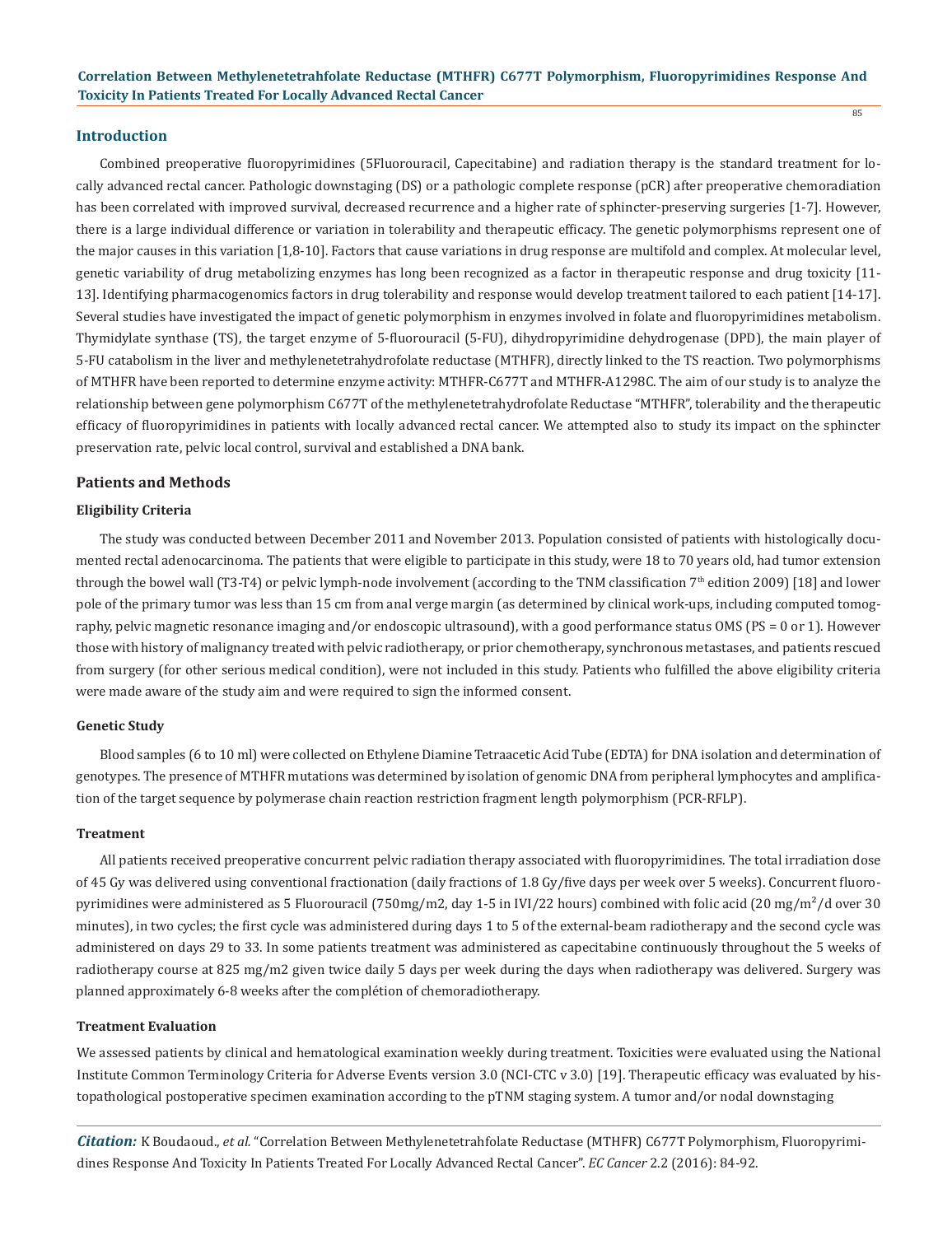## **Correlation Between Methylenetetrahfolate Reductase (MTHFR) C677T Polymorphism, Fluoropyrimidines Response And Toxicity In Patients Treated For Locally Advanced Rectal Cancer**

86

was considered when pathological T (pT) and/or pathological N (pN) was lower than clinical T and/or N as defined by computed tomography and/or magnetic resonance imaging obtained after preoperative concurrent chemoradiation. Evaluation of histological regression was carried out according to rectal cancer regression grading established by Wheeler and al [20] grade 1, sterilization or only microscopic foci of adenocarcinoma remaining with marked fibrosis; grade 2, marked fibrosis but macroscopic disease; and grade 3, little or no fibrosis with abundant macrocopic disease. Kaplan-Meyer survival curves were defined for each polymorphism. Relationships between MTHFR C677T polymorphism variants and the incidence of grade 3–4 toxicity, tumor response (measured by DS and ypT0 rates) and overall survival were assessed. Overall survival was calculated in weeks between the start of treatment and death of 50% of patients. The SPSS software package (version 22.0J; SPSS Inc.; Chicago, IL, USA) was used for statistical analyses.

## **Results and Discussion**

#### **Patients and Tumors Characteristics**

Between December 2011 and November 2013 a total of 52 patients, 31 men and 21 women, with locally advanced rectal adenocarcinoma were enrolled in this study. Patient characteristics are summarized in Table 1. The median age was 50.8 years (ranging from 23-70 years). Family history of cancer was found in 5 cases (four colorectal cancer and one breast cancer). Average time between first symptoms and diagnosis was 7.4 months (1- 24 months). Tumor was located in the lower rectum in 29 cases (55.7%); 58% of the patients (30 pts) had stage III rectal cancer.

| <b>Patients and tumor characteristics</b>            | N of patients $(N = 52)$ |  |  |  |
|------------------------------------------------------|--------------------------|--|--|--|
| Median age, years                                    | 50.8 (23-70)             |  |  |  |
| Gender                                               |                          |  |  |  |
| Men                                                  | 31                       |  |  |  |
| Women                                                | 21                       |  |  |  |
| <b>Pathological history</b>                          |                          |  |  |  |
| Family history of cancer                             | 05                       |  |  |  |
| Familial adenomatous polyposis                       | 02                       |  |  |  |
| <b>Diabetes</b>                                      | 03                       |  |  |  |
| High blood pressure                                  | 03                       |  |  |  |
| Average time: first symptom - di-<br>agnosis (month) | 7.4 months (1-24 months) |  |  |  |
| <b>Clinical symptoms</b>                             |                          |  |  |  |
| Rectal bleeding                                      | 35                       |  |  |  |
| Change in bowel habits                               | 15                       |  |  |  |
| Mucous discharge                                     | 09                       |  |  |  |
| Pain                                                 | 04                       |  |  |  |
| <b>Tumor site</b>                                    |                          |  |  |  |
| Low rectum                                           | 29                       |  |  |  |
| Mid rectum                                           | 23                       |  |  |  |
| <b>TNM</b> clinical stage                            |                          |  |  |  |
| T3N0M0 : stage II                                    | 22.2                     |  |  |  |
| T3N1M0 : stage III                                   | 27                       |  |  |  |
| T3N2M0 : stage III                                   | $\mathbf{1}$             |  |  |  |
| T4N1M0 : stage III                                   | 1                        |  |  |  |
| T4N2M0 : stage III                                   | $\mathbf{1}$             |  |  |  |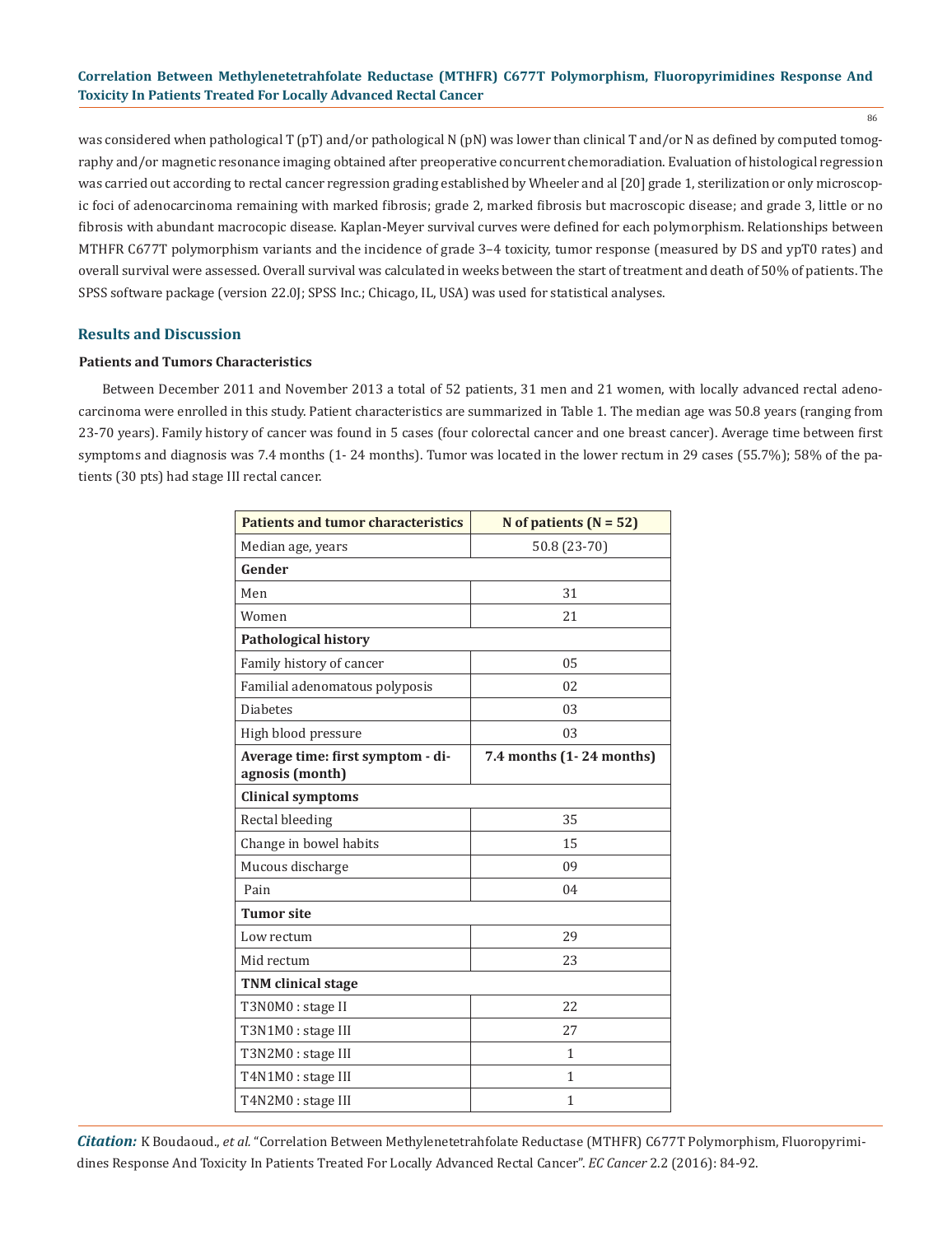| ۰.<br>$\sim$ |  |
|--------------|--|
|              |  |

| <b>Chemotherapy</b>        |    |  |
|----------------------------|----|--|
| 5 Fluorouracil+ Folic Acid | 30 |  |
| Capecitabine               |    |  |

*Table 1: Patients and tumor characteristics.*

### **Genotyping of MTHFR C677T**

The genotyping results are presented in Table 2. Twenty-five patients (48%) had homozygous normal or CC genotype. 17 patients were heterozygous (CT) and 10 individuals (19, 2%) were homozygous for the mutation (TT).

| <b>MTHFR 677 C &gt;T Genotype</b> | N of patients | Percentage (%) |
|-----------------------------------|---------------|----------------|
|                                   | 25            | 48             |
|                                   | 17            | 32.6           |
| ፐፐ                                | 10            | 19.2           |

#### *Table 2: MTHFR genotypes distribution.*

In the prospective French study published in the British Journal of Clinical Pharmacology (BJCP) to evaluate the predictive value of gene polymorphism potentially related to 5FU and oxaliplatin pharmacodynamics in advanced colorectal cancer treated with FOLFOX (enrolled 117 patients), MTHFR genotypes distribution (CC, CT and TT) was shown respectively in 44, 58 and 14 cases (37.6%, 49, 5% and 11.9%) [21]. In the American study published in 2011, concerning MTHFR gene polymorphism and 5FU toxicity combined with preoperative concurrent radiotherapy in 131 patients with locally advanced rectal cancer [22], MTHFR genotypes (CC, CT and TT) was found in 60, 59 and 12 cases respectively (45.8%, 45.03% and 9.16%). The TT genotype frequency observed in Salvatore Terrazzino et al study included 125 patients with rectal adenocarcinoma treated with concurrent preoperative chemoradiation therapy using 5FU was lower: 677CC (n = 41, 33%), 677CT (n = 57, 46%) and 677TT (n = 27, 22%) [23].

## **Impact of C677T Polymorphism and Fluoropyrimidines Toxicity**

Tolerability was satisfactory, with grade 3-4 toxicity observed in 13.4% of patients for diarrhea and 15.3% for radiation dermatitis. 677 (CC–CT) genotypes were related to a higher rate of grade 3–4 toxic events respectively (35%, 28%). Grade 3-4 diarrhea was found in 4CC genotype and 2CT genotype respectively (16% and 11.7%), 8 patients presented grade 3-4 radiation dermatitis (3CC, 4CT et 1TT), only 2 patients with 677TT have grade 3-4 toxicity (20%).

| MTHFR 677 C > T Genotype   Leukopenia G3-4   Diarrhea G3-4   Radiation dermatitis G3-4 |  | $\frac{0}{0}$ |
|----------------------------------------------------------------------------------------|--|---------------|
|                                                                                        |  |               |
|                                                                                        |  |               |
| mm                                                                                     |  |               |

*Table 3: C677T polymorphism and fluoropyrimidines toxicity.*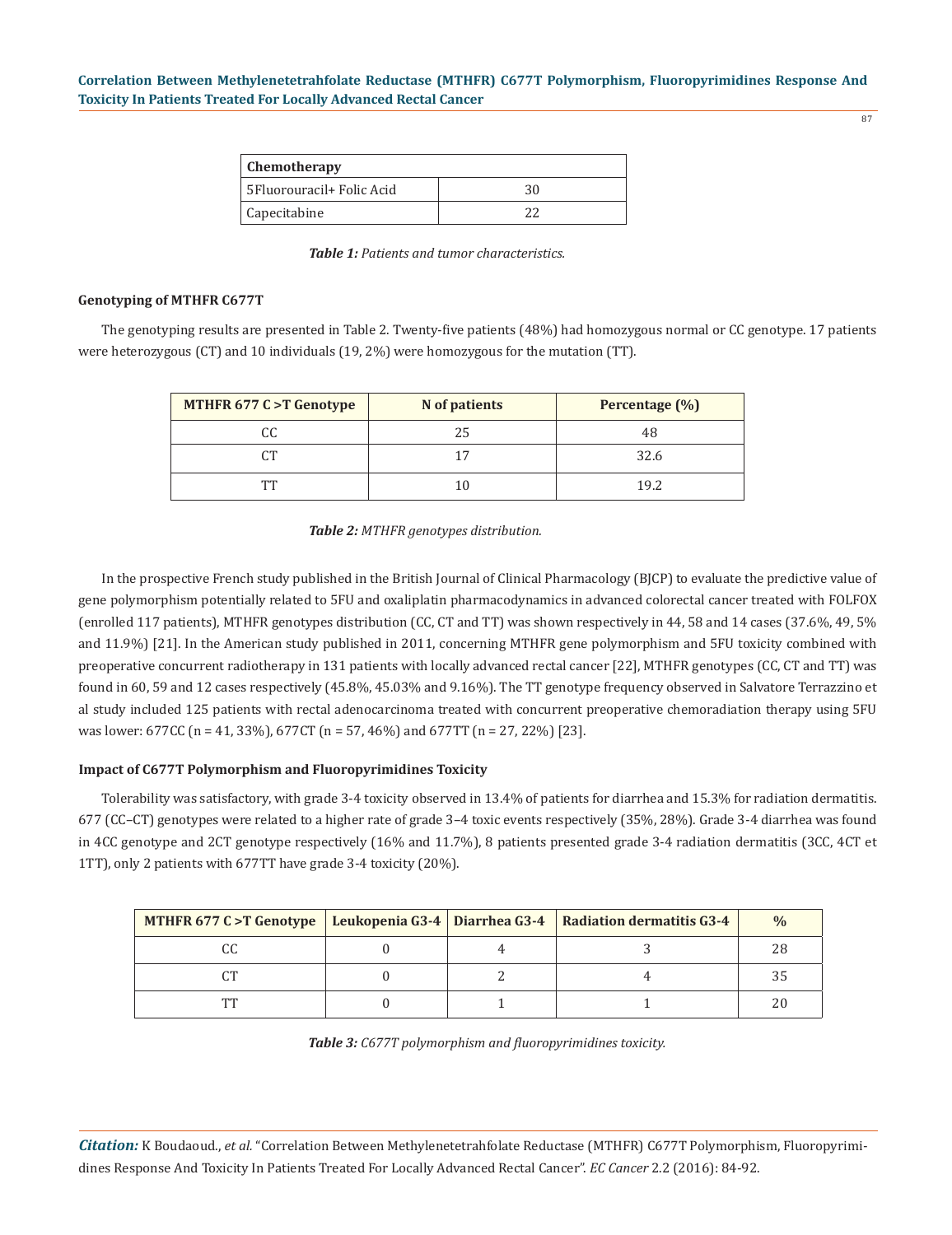#### **Correlation Between Methylenetetrahfolate Reductase (MTHFR) C677T Polymorphism, Fluoropyrimidines Response And Toxicity In Patients Treated For Locally Advanced Rectal Cancer**

88

677TT genotype seems to have a protective role in the toxicity of grade 3 and 4 (Figure 1). In our study, patients with CT MTHFR genotype have an increased risk of developing severe acute toxicity due to fluoropyrimidines treatment. The TT genotype of the MTHFR C677T polymorphism was protective against grade 3-4 toxicity.



**Figure 1:** *C677T polymorphism and Fluoropyrimidines toxicity.*

In Etienne-Grimalkins., *et al.* study published in the British Journal of Clinical Pharmacology [21], grade 3 and 4 toxicity occurred in 22.9% of cases. None of the analyzed gene polymorphisms were predictive of toxicity considered either as the maximum observed grade, or as the toxicity score. The study of S. Afzal *et al.* showed that grade 3-4 toxicity was overrepresented among patients with genotype CC 677 with an odds ratio (OR) confidence interval [95% (CI) ; 1.13 - 2.96, p = 0.01] 1.83 [24].

## **Impact of C677T Polymorphism and Treatment Response**

After completion of concurrent chemoradiation and before surgery, evaluation of response was defined clinically. Tumor response was assessed by computerized tomography and/or magnetic resonance imaging. Down staging was achieved in 4/10 patients with 677TT (40%) (Table 4). Pathological complete response (pCR; ypT0N0M0) was observed in two cases (20%) (Table 5). In those with 677CT and 677CC, down staging and histological sterilization were obtained respectively in 6CT, 1CT (35.2%, 5.8%) and 13CC, 1CC (52%, 4%). Down-staging and histological sterilization of the surgical specimen were obtained respectively in 23 patients (44.2%) and 4 patients (7.6%). The best overall response was obtained in 677TT (60%) (DS in 40%, histological sterilization in 20%).

Sohn and al [8] demonstrated on human cancer cells, a very high sensitivity to 5FU in the genotype 677T relative to 677C. In clinical trials, the impact of MTHFR gene polymorphism in tolerability and therapeutic efficacy is still controversial. Cohen et al. [25] were the first to describe a link between C677T MTHFR gene polymorphism and tumor response to 5FU-based chemotherapy. In this study conducted on 43 patients with metastatic colorectal cancer, therapeutic response was achieved in all patients with 677TT (5 patients), it was 50% in patients with 677CC. In a retrospective study from Etienne and al including 98 colorectal cancer patients with liver metastases receiving FUFOL, responsiveness was significantly linked to 677C→T genotype, with an increased response rate in 677TT tumors relative to 677CC (odds ratio = 1.88) [26]. In contrast, a study by Marcuello and al failed to show a link between MTHFR polymorphisms and clinical response in 94 metastatic colorectal cancer patients receiving FU associated with irinotecan or oxaliplatin [27]. In Terrazzino Salvatore et al study, the aim was to evaluate the impact of MTHFR gene polymorphism on tumor regression, in 125 patients treated with concurrent preoperative radiation therapy associated at 5FU. Tumor regression was frequent in patients with genotype 677CC (57%) compared to genotype 677CT and 677TT, which were respectively (27% and 37%) [23].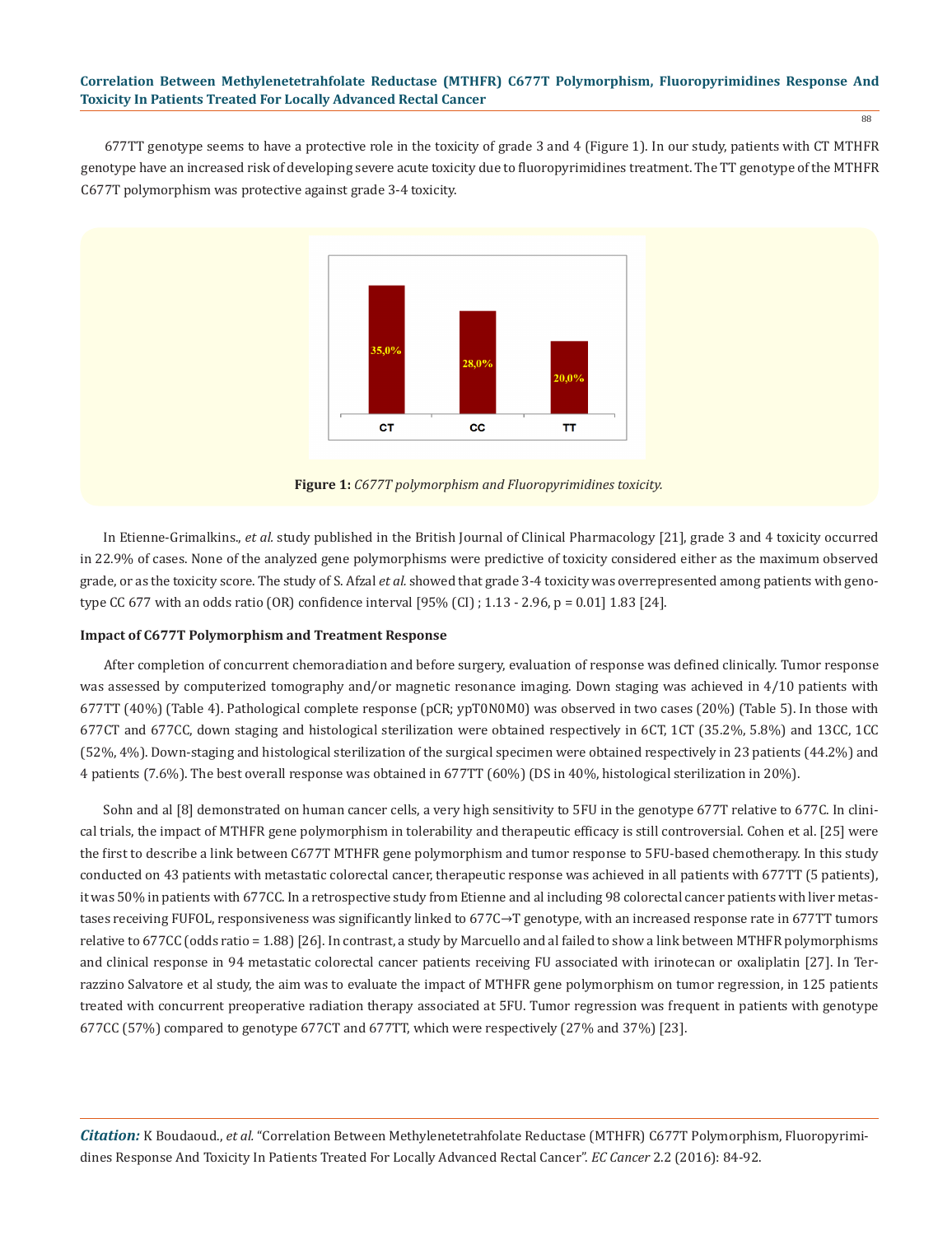| <b>TNM</b>           | <b>N</b> patients | <b>ypTNM</b>  | <b>N</b> patients (ypTNM) | N patients (stage) |
|----------------------|-------------------|---------------|---------------------------|--------------------|
| $T3N0M0 = stage II$  | 22                | T0N0M0        | 4                         | $4 = stage 0$      |
| $T3N1M0 = stage III$ | 27                | T1N0M0        | 9                         |                    |
| $T3N2M0 = stage III$ | $\mathbf{1}$      | T2N0M0        | 7                         | $15 =$ stage I     |
| $T4N1M0 = stage III$ | $\mathbf{1}$      |               |                           |                    |
| $T4N2M0 = stage III$ | $\mathbf{1}$      | <b>T2N1M0</b> | $\mathbf{1}$              |                    |
|                      |                   | T3N0M0        | 18                        | $1 = stage III$    |
|                      |                   | T3N1M0        | 12                        | $18 =$ stage II    |
|                      |                   | T4N1M0        | $\mathbf{1}$              | $12 = stage III$   |
|                      |                   | T4N2M0        | $\mathbf{1}$              | $1 = stage III$    |
|                      |                   |               |                           | $1 = stage III$    |
| Stage II: 22         |                   |               |                           | Stage $0:4$        |
| Stage III: 30        |                   |               |                           | Stage I: 15        |
|                      |                   |               |                           | Stage II:18        |
|                      |                   |               |                           | Stage III:15       |

*Table 4: ypTNM classification.*

| MTHFR C677T genotype | N patients |    | Downstaging (DS) Complete response (pCR) |
|----------------------|------------|----|------------------------------------------|
| CC                   | 25         |    |                                          |
| CТ                   |            | 06 |                                          |
| ፐፐ                   | 10         | 04 |                                          |

*Table 5: Impact of MTHFR gene polymorphism C667T on response.*

All patients underwent curative surgical resection. 30 patients (57.7%) underwent low anterior resection (sphincter-preserving surgery). 22 patients (42%) patients underwent abdominal-perineal resection in low rectal tumor (distance from the lower pole of the primary tumor to the anal verge was less than 4 cm). In 29 tumors localized in low rectum, 7 patients underwent low anterior resection  $(n = 4; 677CC, n = 2:677CT and n = 1; 677TT).$ 

| MTHFR C677T genotype |    | Anterior resection   Abdominal-perineal resection |
|----------------------|----|---------------------------------------------------|
| CC.                  | 14 | 05                                                |
| ቦፐ                   |    |                                                   |
| TТ                   | 05 |                                                   |
|                      | 30 |                                                   |

*Table 5: Impact of MTHFR gene polymorphism C667T on sphincter-preserving surgery.*

*Citation:* K Boudaoud., *et al.* "Correlation Between Methylenetetrahfolate Reductase (MTHFR) C677T Polymorphism, Fluoropyrimidines Response And Toxicity In Patients Treated For Locally Advanced Rectal Cancer". *EC Cancer* 2.2 (2016): 84-92.

89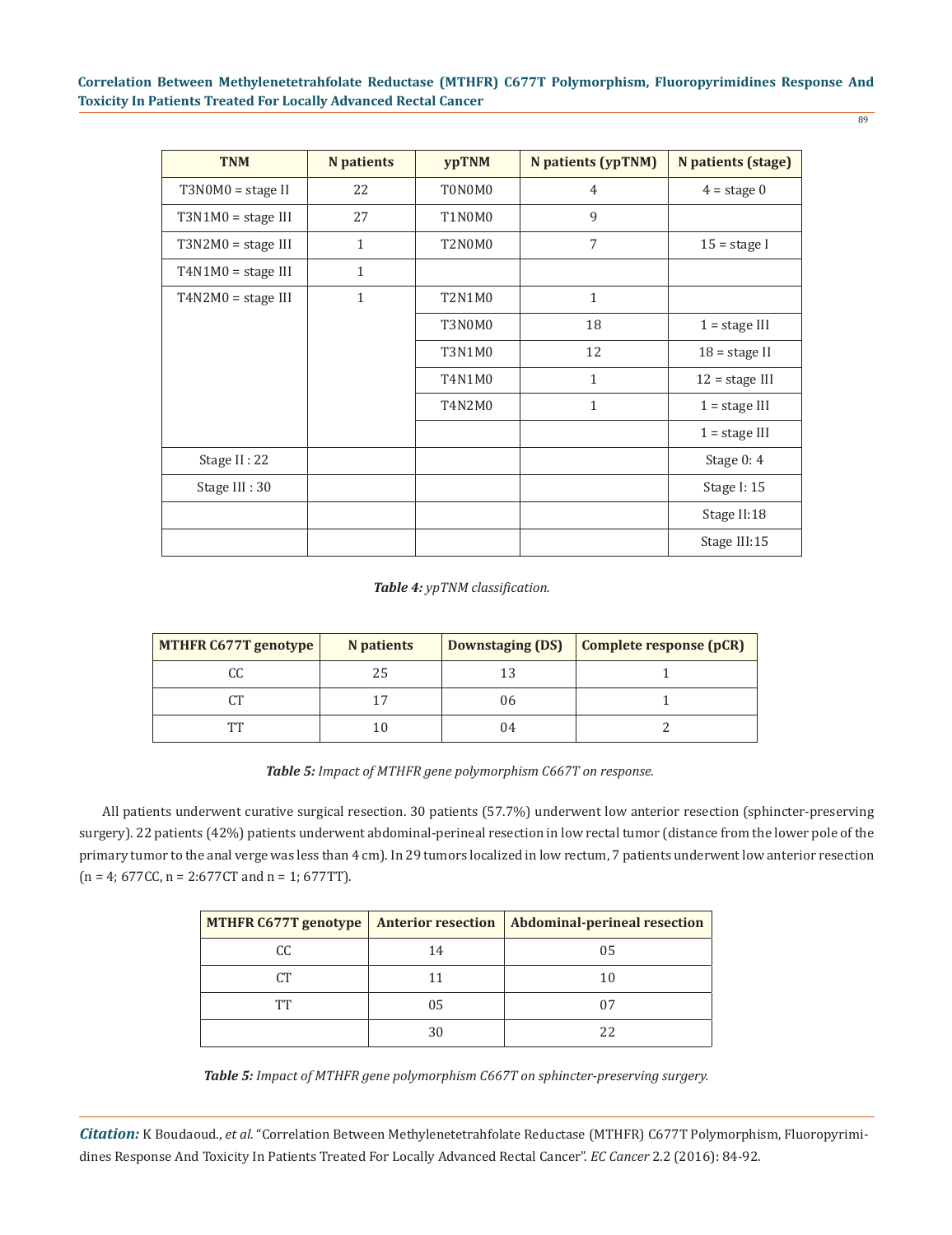## **Impact of C677T Polymorphism on Survival**

The overall survival of all patients has been followed up every 3 months for the first 2 years after the end of treatment. Overall survival at 2 years was 88% (Figure 2). In this study overall survival was not significantly different among patients with 677 (TT, CT, and CC) genotypes; this was respectively (88.9%, 88.2%, 87.5%;  $p = 0.9$ ) (Figure 3). Clinical studies on genetic variation investigating the impact of MTHFR C677T polymorphism in colorectal cancer treated with 5FU on survival rate have mainly focused on patients undergoing treatment for metastatic disease and 5FU- based adjuvant chemotherapy. Most of the reported studies were conducted in a small number of patients (less than 150) and have shown varying results with almost equal numbers showing no effect, a positive effect, or a negative effect on survival, response.



*Figure 2: Overall survival.*



*Figure 3: Impact of C677T polymorphism on survival.*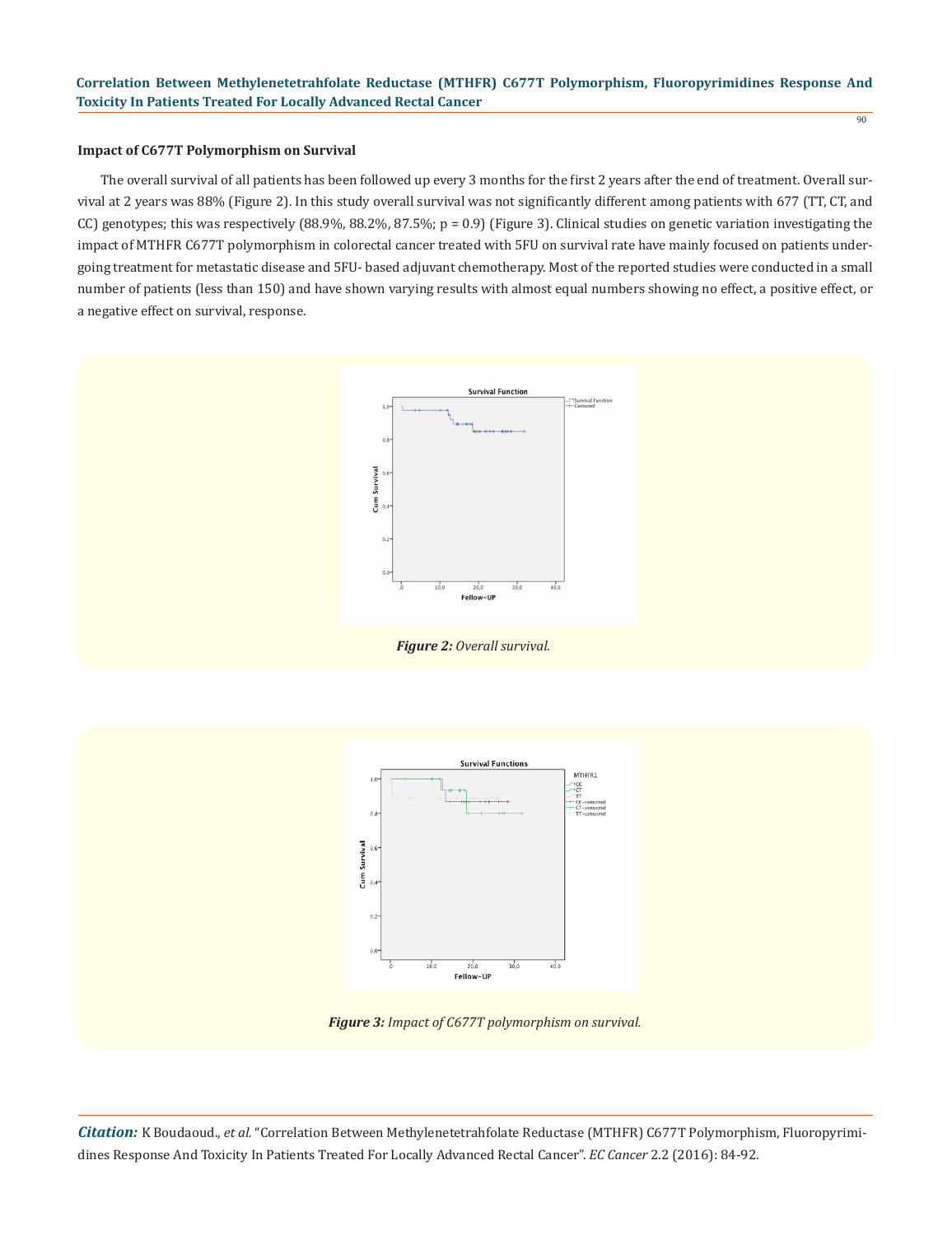## **Conclusion**

In spite of the limited patient number, our study shows that the MTHFR 677 TT genotype can have a protective role on fluoropyrimidine toxicity, and it can be a predictive factor in therapeutic efficacy. This study will be continued, in order to include more patients and to analyze the second polymorphism in MTHFR gene (1298  $A > C$ ). Due to the encouraging results of this limited study, further patient follow-up and study analysis is warranted.

## **Bibliography**

- 1. Molinari C., *et al.* "Biomarkers and Molecular Imaging as Predictors of Response to Neoadjuvant Chemoradiotherapy in Patients With Locally Advanced Rectal Cancer". *Clinical Colorectal Cancer* 14.4 (2015): 227-238.
- 2. De Caluwe L., *et al.* "Preoperative chemoradiation versus radiation alone for stage II and III resectable rectal cancer". Cochrane Database of Systematic Reviews 2 (2013).
- 3. Sauer R., *et al.* "Preoperative versus postoperative chemoradiotherapy for locally advanced rectal cancer: results of the German CAO/ARO/AIO-94 randomized phase III trial after a median follow-up of 11 years". *Journal of Clinical Oncology* 30.16 (2012): 1926-1933.
- 4. Bujko K., *et al.* "Long-term results of a randomized trial comparing preoperative short-course radiotherapy with preoperative conventionally fractionated chemoradiation for rectal cancer". *British Journal of Surgery* 93.10 (2006): 1215-1223.
- 5. Sauer R., *et al.* "Preoperative versus postoperative chemoradiotherapy for rectal cancer". *The New England Journal of Medicine* 351.17 (2004): 1731-40.
- 6. Sebag-Montefiore D., *et al.* "Preoperative radiotherapy versus selective postoperative chemoradiotherapy in patients with rectal cancer (MRC CR07 and NCIC-CTG C016): a multicentre, randomised trial". *Lancet* 373.9666 (2009): 811-820.
- 7. Ortholan C., *et al.* "Oxaliplatin and preoperative chemoradiotherapy in rectal cancer". *Bull Cancer* 93.S1 (2006): S51-S8.
- 8. Sohn KJ., *et al.* "Effect of the methylenetetrahydrofolate reductase C677T polymorphism on chemosensitivity of colon and breast cancer cells to 5-fluorouracil and methotrexate". *Journal of the National Cancer Institute* 96.2 (2004): 134-144.
- 9. Yamayoshi Y., *et al.* "Cancer pharmacogenomics: international trends". *International Journal of Clinical Oncology* 10.1 (2005): 5-13.
- 10. Derwinger K., *et al.* "A study of the MTHFR gene polymorphism C677T in colorectal cancer". *Clinical Colorectal Cancer* 8.1 (2009): 43-48.
- 11. Ceppa F., *et al.* "Role of pharmacogenetics in chemotherapy of colorectal cancers". *Revue de Médecine Interne* 28.9 (2007): 594- 602.
- 12. Stohlmacher J. "Pharmacogenetics in gastrointestinal tumors". *Onkologie* 28(8-9) (2005): 435-440.
- 13. Sekine I and N Saijo. "Polymorphisms of metabolizing enzymes and transporter proteins involved in the clearance of anticancer agents". *Annals of Oncology* 12.11 (2001): 1515-1525.
- 14. Burnat P., *et al.* "Pharmacogénétique des anticancéreux". *Médecine et Armées* 31 (2003): 490-494.
- 15. Bourel M and R Ardaillou. "Pharmacogenetics and pharmacogenomics". *Bull Acad Natl Med* 190.1 (2006): 9-22.
- 16. Lotz P and D Brault. "Complications biologiques des traitements médicaux des cancers". *Feuill Biol* 2.252 (2003): 59-62.
- 17. Robert J. "Pharmacogénétique et pharmacogénomie". *Bull Cancer* 93 (2006): 113-123.
- 18. Sobin LH., *et al.* "TNM classification of malignant tumours". *Wiley-Blackwell* (2010): 310.
- 19. Program CTE. "Common Terminology Criteria for Adverse Events (CTCAE)". (2006).
- 20. Wheeler JM., *et al.* "Quantification of histologic regression of rectal cancer after irradiation: a proposal for a modified staging system". *Diseases of the Colon & Rectum* 45.8 (2002): 1051-1056.
- 21. Etienne-Grimaldi MC., *et al.* "Methylenetetrahydrofolate reductase (MTHFR) gene polymorphisms and FOLFOX response in colorectal cancer patients". *British Journal of Clinical Pharmacology* 69.1 (2010): 58-66.
- 22. Thomas F., *et al.* "Methylenetetrahydrofolate reductase genetic polymorphisms and toxicity to 5-FU-based chemoradiation in rectal cancer". *British Journal of Cancer* 105.11 (2011): 1654-62.